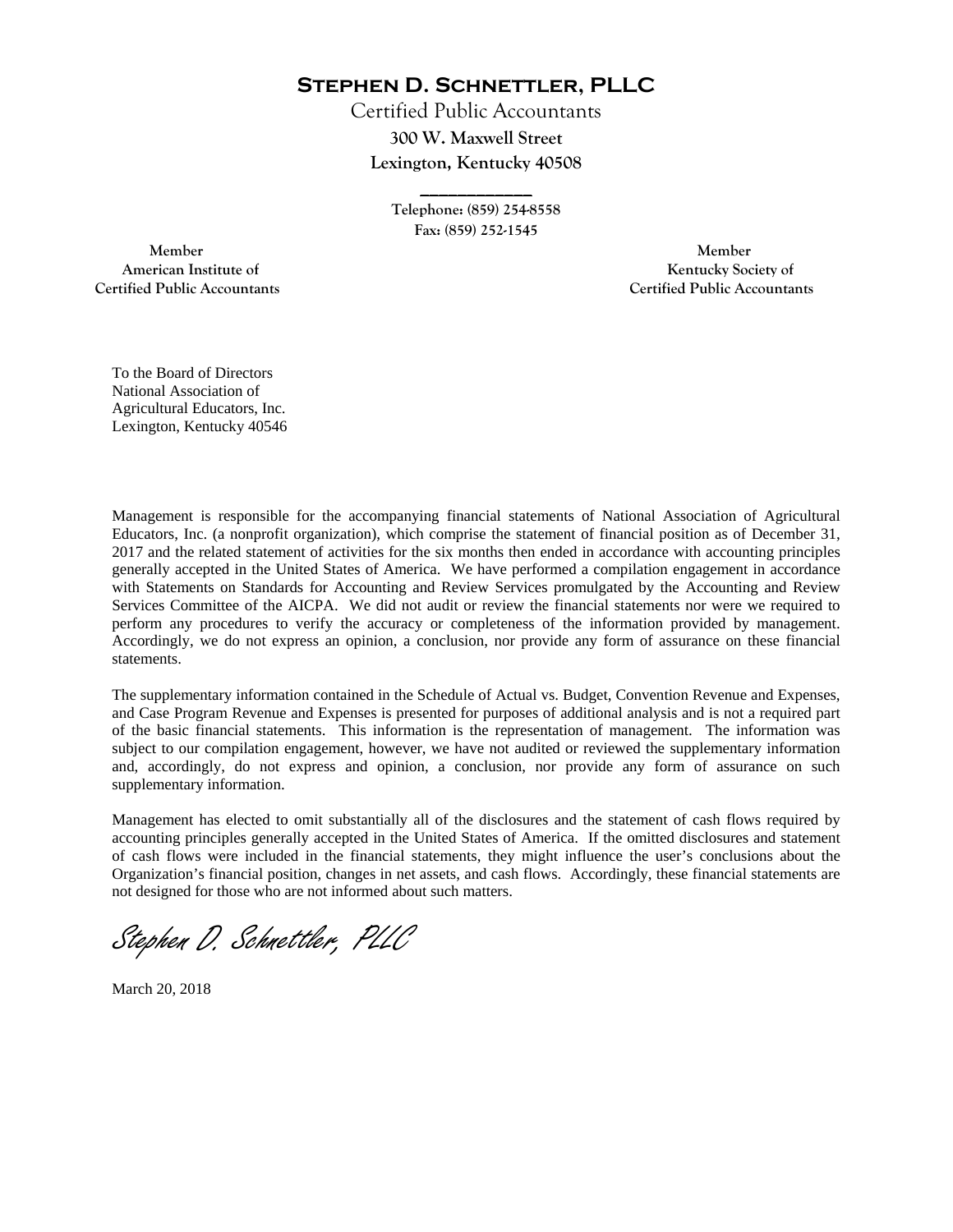# NATIONAL ASSOCIATION OF AGRICULTURAL EDUCATORS, INC. **Statement of Financial Position** December 31, 2017

| <b>ASSETS</b>                         |                 |
|---------------------------------------|-----------------|
| Cash on deposit                       | \$<br>530,619   |
| Investments - operating fund          | 742,482         |
| Investments - life membership fund    | 255,214         |
| Accounts receivable                   | 125,119         |
| Inventory                             | 5,000           |
| Prepaid expenses                      | 2,752           |
| Property and equipment - CASE         | 380             |
| Property and equipment                | 8,450           |
| <b>TOTAL ASSETS</b>                   | \$<br>1,670,016 |
| <b>LIABILITIES AND NET ASSETS</b>     |                 |
| <b>LIABILITIES</b>                    |                 |
| Accounts payable                      | \$<br>107,689   |
| Accrued leave payable                 | 40,336          |
| Other current liabilities             | 3,251           |
| <b>TOTAL LIABILITIES</b>              | 151,276         |
| <b>NET ASSETS</b>                     |                 |
| Unrestricted net assets:              |                 |
| Current operation                     | 991,087         |
| Board designated for special purposes | 214,355         |
| Temporarily restricted net assets     | 1,550           |
| <b>CASE Project</b>                   | 311,748         |
| <b>TOTAL NET ASSETS</b>               | 1,518,740       |
| TOTAL LIABILITIES AND NET ASSETS      | \$<br>1,670,016 |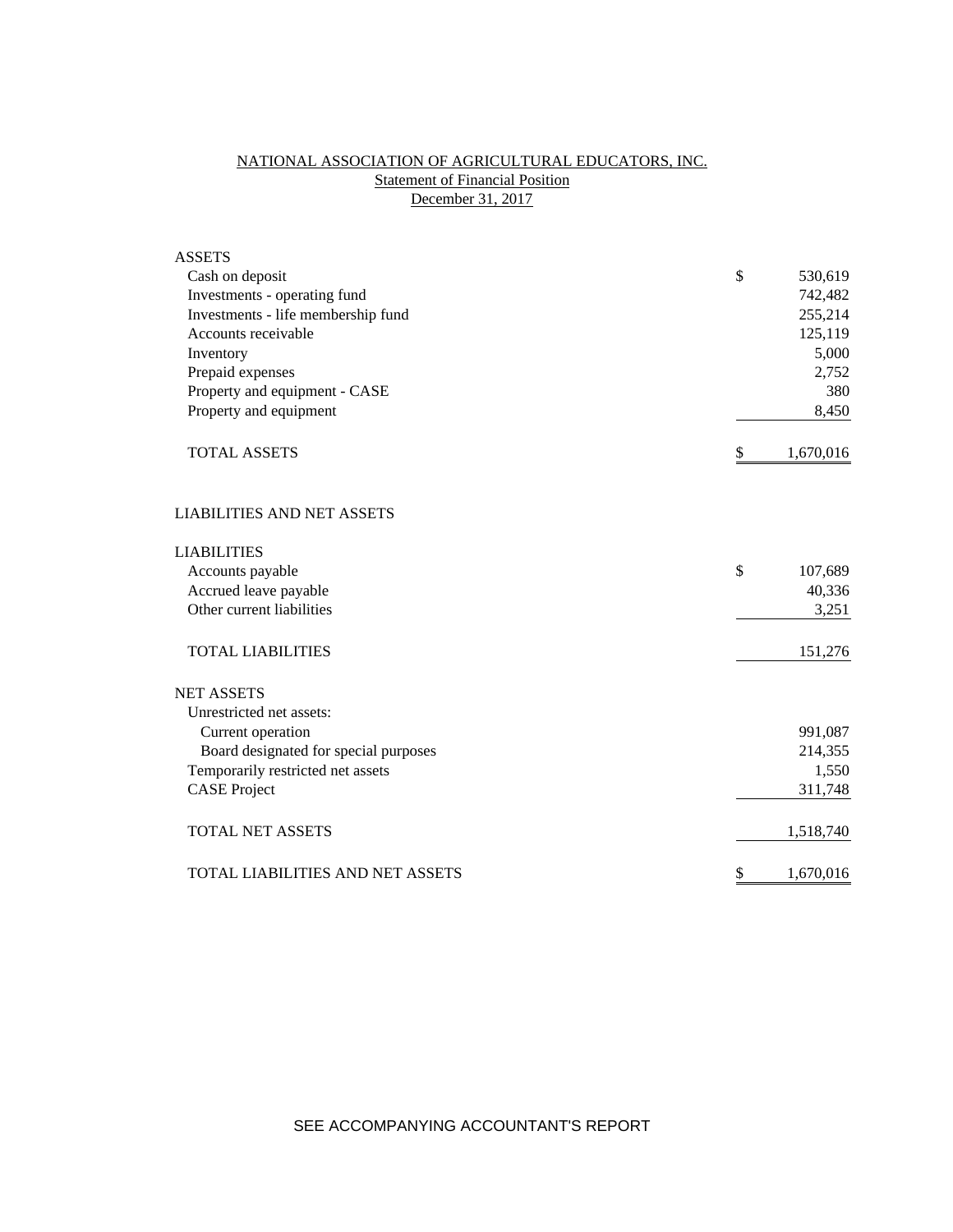#### NATIONAL ASSOCIATION OF AGRICULTURAL EDUCATORS, INC. **Statement of Activities** For the Six Months Ended December 31, 2017

|                                       |         | Unrestricted             |    |            |             |      |         |                 |  |
|---------------------------------------|---------|--------------------------|----|------------|-------------|------|---------|-----------------|--|
|                                       | Current |                          |    | Board      | Temporarily | CASE |         |                 |  |
|                                       |         | Operations               |    | Designated | Restricted  |      | Project | Total           |  |
| Revenue, Gains and Losses             |         |                          |    |            |             |      |         |                 |  |
| Membership dues                       | \$      | 336,657                  | \$ | 840        | \$          | \$   |         | \$<br>337,497   |  |
| Convention registration               |         | 75,075                   |    |            |             |      |         | 75,075          |  |
| Sponsorship and awards                |         | 19,226                   |    |            |             |      |         | 19,226          |  |
| Merchandise sales                     |         | 3,174                    |    |            |             |      |         | 3,174           |  |
| Contributions                         |         |                          |    |            |             |      |         |                 |  |
| Management fees                       |         |                          |    |            |             |      |         |                 |  |
| Net realized and unrealized           |         |                          |    |            |             |      |         |                 |  |
| gains (losses) on securities          |         | 66.017                   |    |            |             |      |         | 66,017          |  |
| Interest and dividends                |         | 21,763                   |    |            |             |      |         | 21,763          |  |
| FFA Foundation projects               |         | 164,000                  |    |            |             |      |         | 164,000         |  |
| CASE Program income                   |         |                          |    |            |             |      | 811,879 | 811,879         |  |
| Other income                          |         | 374,521                  |    |            |             |      |         | 374,521         |  |
| Total Revenue, Gaines and Losses      |         | 1,060,433                |    | 840        |             |      | 811,879 | 1,873,152       |  |
| Net Assets Released from Restrictions |         |                          |    |            |             |      |         |                 |  |
| Total Revenue, Gains and Losses       |         |                          |    |            |             |      |         |                 |  |
| and Reclassifications                 |         | 1,060,433                |    | 840        |             |      | 811,879 | 1,873,152       |  |
| <b>Expenses</b>                       |         |                          |    |            |             |      |         |                 |  |
| General expenses                      |         | 717,868                  |    |            |             |      |         | 717,868         |  |
| FFA Foundation projects               |         | 45,601                   |    |            |             |      |         | 45,601          |  |
| <b>CASE Program expenses</b>          |         | $\overline{\phantom{0}}$ |    |            |             |      | 789,998 | 789,998         |  |
| Convention expenses                   |         | 90,463                   |    |            |             |      |         | 90,463          |  |
|                                       |         |                          |    |            |             |      |         |                 |  |
| Total expenses                        |         | 853,932                  |    |            |             |      | 789,998 | 1,643,930       |  |
| INCREASE (DECREASE) IN NET ASSETS     |         | 206,501                  |    | 840        |             |      | 21,881  | 229,222         |  |
| NET ASSETS AT BEGINNING OF PERIOD     |         | 784,586                  |    | 213,515    | 1,550       |      | 289,867 | 1,289,518       |  |
| NET ASSETS AT END OF PERIOD           | \$      | 991,087                  | \$ | 214,355    | \$<br>1,550 | \$   | 311.748 | \$<br>1,518,740 |  |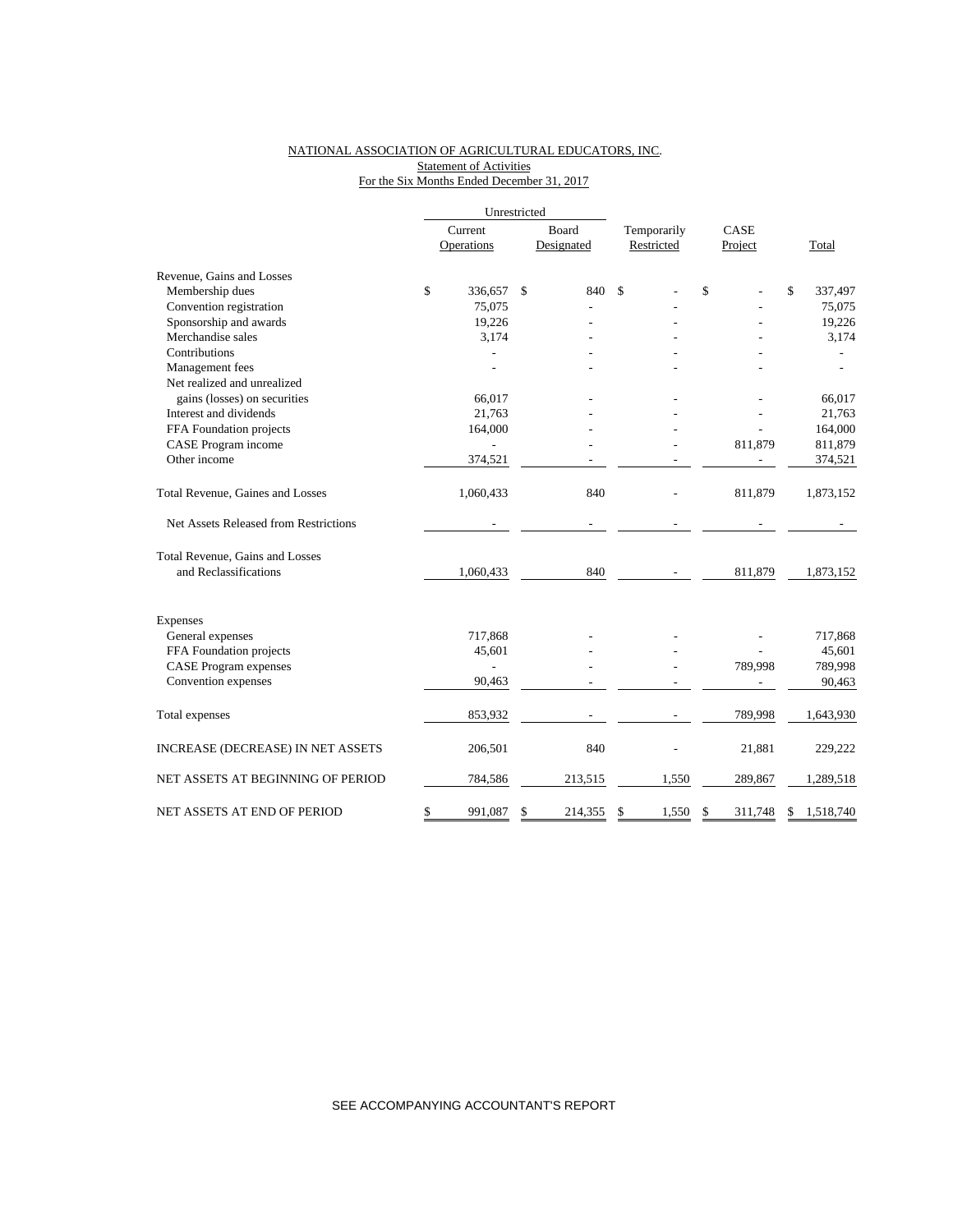## NATIONAL ASSOCIATION OF AGRICULTURAL EDUCATORS, INC. Schedule of Actual vs. Budget

For the One and Six Months Ended December 31, 2017

|                                                       |    | <b>MONTH</b><br><b>ACTUAL</b> |      | <b>MONTH</b><br><b>BUDGET</b> | <b>MONTH</b><br><b><i>SVARIANCE</i></b> |                | YEAR TO DATE<br>ACTUAL |                          | <b>YEAR</b><br><b>BUDGET</b> |                | <b>YEAR</b><br><b>SVARIANCE</b> |                          |
|-------------------------------------------------------|----|-------------------------------|------|-------------------------------|-----------------------------------------|----------------|------------------------|--------------------------|------------------------------|----------------|---------------------------------|--------------------------|
| <b>REVENUE</b>                                        |    |                               |      |                               |                                         |                |                        |                          |                              |                |                                 |                          |
| Member dues                                           | \$ | 6,195                         | - \$ | 33,704                        | -\$                                     | $(27,509)$ \$  |                        | 326,997                  | $\mathbb{S}$                 | 404,445        | \$                              | (77, 448)                |
| Corporate membership dues                             |    | 750                           |      | 2,625                         |                                         | (1, 875)       |                        | 10,500                   |                              | 31,500         |                                 | (21,000)                 |
| Upper division scholarships                           |    | $\sim$                        |      | 1,833                         |                                         | (1, 833)       |                        | ä,                       |                              | 22,000         |                                 | (22,000)                 |
| Delmar scholarships                                   |    |                               |      | 625                           |                                         | (625)          |                        |                          |                              | 7,500          |                                 | (7,500)                  |
| Foundation management fees                            |    | ÷,                            |      | 8,333                         |                                         | (8, 333)       |                        | L.                       |                              | 100,000        |                                 | (100,000)                |
| Interest and dividends                                |    | 13,692                        |      | 2,917                         |                                         | 10,775         |                        | 16,574                   |                              | 35,000         |                                 | (18, 426)                |
| Net realized and unrealized                           |    |                               |      |                               |                                         |                |                        |                          |                              |                |                                 |                          |
| gains (losses) on securities                          |    | (8,172)                       |      |                               |                                         | (8,172)        |                        | 66,017                   |                              | ÷,             |                                 | 66,017                   |
| Merchandise sales                                     |    | $\Box$                        |      | 500                           |                                         | (500)          |                        | 3,174                    |                              | 6,000          |                                 | (2,826)                  |
| Investment income, Life Fund                          |    | 4,176                         |      | 1,000                         |                                         | 3,176          |                        | 5,189                    |                              | 12,000         |                                 | (6, 811)                 |
| Contributions, Legislative Fund                       |    | $\overline{a}$                |      | ÷                             |                                         | ÷              |                        | $\sim$                   |                              |                |                                 | $\omega$                 |
| Miscellaneous income                                  |    |                               |      | 750                           |                                         | (750)          |                        | ä,                       |                              | 9,000          |                                 | (9,000)                  |
| Scholarship raffle proceeds                           |    |                               |      |                               |                                         |                |                        |                          |                              |                |                                 |                          |
| National Teach Ag Campaign                            |    |                               |      | 37,500                        |                                         | (37,500)       |                        | 78,720                   |                              | 450,000        |                                 | (371, 280)               |
| Teacher crisis fund                                   |    | 3,562                         |      | $\overline{\phantom{a}}$      |                                         | 3,562          |                        | 13,125                   |                              | L.             |                                 | 13,125                   |
| <b>BFRDP</b> Grant                                    |    | $\overline{\phantom{a}}$      |      |                               |                                         |                |                        |                          |                              |                |                                 | $\overline{\phantom{a}}$ |
| AEM business manager stipend                          |    | $\overline{a}$                |      | 333                           |                                         | (333)          |                        | ÷.                       |                              | 4,000          |                                 | (4,000)                  |
| DuPont agriscience revenue                            |    | 515                           |      | $\overline{\phantom{a}}$      |                                         | 515            |                        | 172,867                  |                              | ÷,             |                                 | 172,867                  |
| DuPont - non foundation                               |    | $\sim$                        |      |                               |                                         | $\sim$         |                        | 57,748                   |                              |                |                                 | 57,748                   |
| NPS National Ag Ed leadership dinner                  |    |                               |      | 352                           |                                         | (352)          |                        | $\equiv$                 |                              | 4,225          |                                 | (4,225)                  |
| CASE management fee                                   |    | $\overline{a}$                |      | 2,000                         |                                         | (2,000)        |                        | ä,                       |                              | 24,000         |                                 | (24,000)                 |
| Council MMM management fee                            |    |                               |      | 417                           |                                         | (417)          |                        |                          |                              | 5,000          |                                 | (5,000)                  |
| Teach AG non-foundation revenue                       |    | 150                           |      | $\overline{\phantom{a}}$      |                                         | 150            |                        | 3,361                    |                              |                |                                 | 3,361                    |
| FFA Foundation project - TTTK                         |    | $\sim$                        |      | 4,375                         |                                         | (4, 375)       |                        | 65,600                   |                              | 52,500         |                                 | 13,100                   |
| FFA Foundation project - OPAP                         |    |                               |      | 917                           |                                         | (917)          |                        | $\omega$                 |                              | 11,000         |                                 | (11,000)                 |
| FFA Foundation project - OMSP                         |    |                               |      | 917                           |                                         | (917)          |                        |                          |                              | 11,000         |                                 | (11,000)                 |
| FFA Foundation project - OT                           |    |                               |      | 917                           |                                         | (917)          |                        | 8,200                    |                              | 11,000         |                                 | (2,800)                  |
| FFA Foundation project - OYM                          |    | 16,400                        |      | 917                           |                                         | 15,483         |                        | 16,400                   |                              | 11,000         |                                 | 5,400                    |
| FFA Foundation project - Lifetime Achievement         |    | 13,120                        |      | 208                           |                                         | 12,912         |                        | 13,120                   |                              | 2,500          |                                 | 10,620                   |
| FFA Foundation project - Outstanding Service Citation |    | ÷,                            |      | $\blacksquare$                |                                         | L.             |                        | $\blacksquare$           |                              |                |                                 |                          |
| FFA Foundation teacher workshop                       |    | ÷,                            |      | 1,667                         |                                         | (1,667)        |                        | ÷,                       |                              | 20,000         |                                 | (20,000)                 |
| FFA Foundation upper division scholarships            |    | $\overline{a}$                |      | $\overline{a}$                |                                         | $\blacksquare$ |                        | ÷,                       |                              | ÷,             |                                 |                          |
| FFA Foundation Agriscience Teacher                    |    | 24,600                        |      | 2,050                         |                                         | 22,550         |                        | 24,600                   |                              | 24,600         |                                 |                          |
| FFA Foundation NATAA/NAII                             |    | $\overline{a}$                |      | 10,000                        |                                         | (10,000)       |                        | ä,                       |                              | 120,000        |                                 | (120,000)                |
| FFA Foundation project - XLR8                         |    |                               |      | 2,000                         |                                         | (2,000)        |                        |                          |                              | 24,000         |                                 | (24,000)                 |
| FFA Foundation communities of practice                |    | $\sim$                        |      | 4,783                         |                                         | (4,783)        |                        | 36,080                   |                              | 57,400         |                                 | (21, 320)                |
| FFA Foundation convention internet lounge             |    | ÷,                            |      |                               |                                         |                |                        | $\bar{\phantom{a}}$      |                              | $\overline{a}$ |                                 | $\omega$                 |
| CASE program net income                               |    | (328)                         |      | $\overline{\phantom{a}}$      |                                         | (328)          |                        | 21,881                   |                              | L.             |                                 | 21,881                   |
| Convention net income                                 |    | 5,406                         |      | 4,870                         |                                         | 536            |                        | 52,538                   |                              | 58,450         |                                 | (5,912)                  |
|                                                       |    |                               |      |                               |                                         |                |                        |                          |                              |                |                                 |                          |
| TOTAL REVENUE                                         |    | 80,066                        |      | 126,510                       |                                         | (46, 444)      |                        | 992,691                  |                              | 1,518,120      |                                 | (525, 429)               |
| <b>EXPENSES</b>                                       |    |                               |      |                               |                                         |                |                        |                          |                              |                |                                 |                          |
| Salaries                                              |    | 57,845                        |      | 31,166                        |                                         | 26,679         |                        | 242,298                  |                              | 373,987        |                                 | (131, 689)               |
| Taxes and benefits                                    |    | 11,731                        |      | 8,568                         |                                         | 3,163          |                        | 46,699                   |                              | 102,817        |                                 | (56, 118)                |
| Computer service                                      |    | 1,050                         |      | 667                           |                                         | 383            |                        | 13,672                   |                              | 8,000          |                                 | 5,672                    |
| Telephone                                             |    | 38                            |      | 500                           |                                         | (462)          |                        | 2,808                    |                              | 6,000          |                                 | (3, 192)                 |
| Accounting                                            |    | 7,950                         |      | 1,367                         |                                         | 6,583          |                        | 11,450                   |                              | 16,400         |                                 | (4,950)                  |
| Depreciation                                          |    | 244                           |      | 333                           |                                         | (89)           |                        | 1,465                    |                              | 4,000          |                                 | (2,535)                  |
| Rent                                                  |    | $\overline{a}$                |      | 833                           |                                         | (833)          |                        | 10,050                   |                              | 10,000         |                                 | 50                       |
| Insurance                                             |    | 1,572                         |      | 833                           |                                         | 739            |                        | 3,542                    |                              | 10,000         |                                 | (6, 458)                 |
| Legal                                                 |    | $\Box$                        |      | 83                            |                                         | (83)           |                        | $\omega_{\rm c}$         |                              | 1,000          |                                 | (1,000)                  |
| Office Supplies                                       |    | (327)                         |      | 1,083                         |                                         | (1,410)        |                        | 7,057                    |                              | 13,000         |                                 | (5,943)                  |
| Bank charges and investment fees                      |    | $\sim$                        |      | 8                             |                                         | (8)            |                        | 4,502                    |                              | 100            |                                 | 4,402                    |
| Printing, general                                     |    | 732                           |      | 250                           |                                         | 482            |                        | 1,805                    |                              | 3,000          |                                 | (1, 195)                 |
| Staff training                                        |    | $\blacksquare$                |      | $42\,$                        |                                         | (42)           |                        | 412                      |                              | 500            |                                 | (88)                     |
| Taxes and licenses                                    |    | $\overline{\phantom{a}}$      |      | $\overline{4}$                |                                         | (4)            |                        | $\overline{\phantom{a}}$ |                              | 50             |                                 | (50)                     |
| Membership and contributions                          |    | 385                           |      | 1,667                         |                                         | (1,282)        |                        | 7,187                    |                              | 20,000         |                                 | (12, 813)                |
| Travel, staff                                         |    | (5,712)                       |      | 2,917                         |                                         | (8,629)        |                        | 8,520                    |                              | 35,000         |                                 | (26, 480)                |
|                                                       |    |                               |      |                               |                                         |                |                        |                          |                              |                |                                 |                          |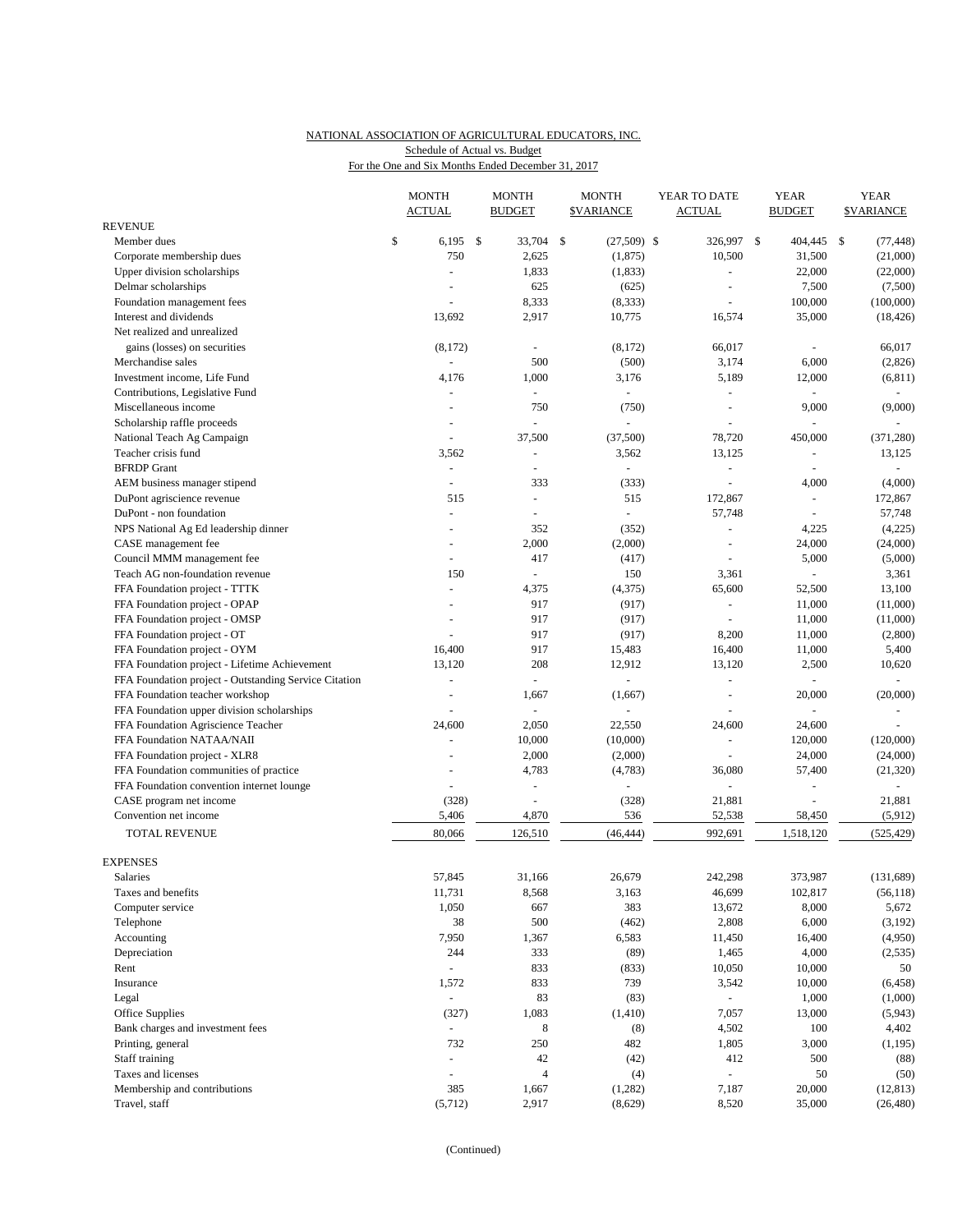### NATIONAL ASSOCIATION OF AGRICULTURAL EDUCATORS, INC. Schedule of Actual vs. Budget

|  |  |  | For the One and Six Months Ended December 31, 2017 |  |
|--|--|--|----------------------------------------------------|--|
|  |  |  |                                                    |  |

|                                                       | <b>MONTH</b><br><b>ACTUAL</b> | <b>MONTH</b><br><b>BUDGET</b> | <b>MONTH</b><br><b><i>SVARIANCE</i></b> | YEAR TO DATE<br><b>ACTUAL</b> | <b>YEAR</b><br><b>BUDGET</b> | <b>YEAR</b><br><b><i>SVARIANCE</i></b> |
|-------------------------------------------------------|-------------------------------|-------------------------------|-----------------------------------------|-------------------------------|------------------------------|----------------------------------------|
| Promotion and marketing                               | 604                           | 2,083                         | (1, 479)                                | 8,236                         | 25,000                       | (16, 764)                              |
| Merchandise and diaries                               |                               | 208                           | (208)                                   | 4,791                         | 2,500                        | 2,291                                  |
| Photocopying                                          |                               | 8                             | (8)                                     | ÷.                            | 100                          | (100)                                  |
| Postage, general                                      | 1,031                         | 667                           | 364                                     | 3,427                         | 8,000                        | (4,573)                                |
| Professional liability insurance                      | ÷.                            | 3,233                         | (3,233)                                 | 39,375                        | 38,790                       | 585                                    |
| Public relations                                      | L.                            | 83                            | (83)                                    | 86                            | 1,000                        | (914)                                  |
| Delmar scholarships                                   |                               | 625                           | (625)                                   | 9,000                         | 7,500                        | 1,500                                  |
| Travel, regional secretaries                          | 2,371                         | 1,500                         | 871                                     | 3,534                         | 18,000                       | (14, 466)                              |
| Travel, board of directors                            | 214                           | 3,333                         | (3, 119)                                | 11,777                        | 40,000                       | (28, 223)                              |
| Nat'l Teach Ag Campaign                               | 17,577                        | 34,167                        | (16, 590)                               | 176,912                       | 410,000                      | (233,088)                              |
| FFA Foundation project - TTTK                         | 1,787                         | 3,875                         | (2,088)                                 | 24,564                        | 46,500                       | (21,936)                               |
| FFA Foundation project - OPAP                         | 747                           | 917                           | (170)                                   | 2,741                         | 11,000                       | (8,259)                                |
| FFA Foundation project - OMSP                         | L.                            | 917                           | (917)                                   | 3,508                         | 11,000                       | (7, 492)                               |
| FFA Foundation project - OT                           | 492                           | 917                           | (425)                                   | 3,871                         | 11,000                       | (7,129)                                |
| FFA Foundation project - OYM                          | 617                           | 917                           | (300)                                   | 3,616                         | 11,000                       | (7, 384)                               |
| FFA Foundation project - Lifetime achievement         | ÷.                            | 208                           | (208)                                   | 1,675                         | 2,500                        | (825)                                  |
| FFA Foundation project - Outstanding service citation | $\overline{a}$                | $\overline{a}$                | $\omega$                                | 1,675                         | $\sim$                       | 1,675                                  |
| FFA Foundation teacher workshop                       |                               |                               | L,                                      | ÷,                            | ÷,                           | $\omega$                               |
| FFA Foundation Regional Grants                        |                               | $\overline{a}$                | $\overline{a}$                          | $\overline{a}$                |                              | $\sim$                                 |
| FFA Foundation Agrisciense Teachers                   | 457                           | 833                           | (376)                                   | 3,951                         | 10,000                       | (6,049)                                |
| FFA Foundation XLR8                                   | 2,004                         | 2,000                         | $\overline{4}$                          | 17,203                        | 24,000                       | (6,797)                                |
| FFA Foundation convention internet lounge             |                               |                               |                                         |                               |                              |                                        |
| NPS Ag Ed Leadership dinner                           |                               | 352                           | (352)                                   |                               | 4,225                        | (4,225)                                |
| Upper division scholarships                           |                               | 1,833                         | (1, 833)                                | ÷,                            | 22,000                       | (22,000)                               |
| <b>TTTK</b>                                           |                               | L.                            |                                         |                               | L.                           |                                        |
| DuPont Agriscience                                    | 10,416                        | $\sim$                        | 10,416                                  | 62,734                        | $\sim$                       | 62,734                                 |
| Regional grants                                       |                               | $\overline{a}$                | $\overline{a}$                          | L.                            |                              | $\sim$                                 |
| NPS expense                                           |                               | 417                           | (417)                                   | L.                            | 5,000                        | (5,000)                                |
| Webinar expense                                       | 38                            | 42                            | (4)                                     | 651                           | 500                          | 151                                    |
| Teacher crisis fund                                   |                               |                               | $\overline{a}$                          | 3,000                         |                              | 3,000                                  |
| Communities of practice expense                       |                               | 3,167                         | (3,167)                                 | $\bar{\phantom{a}}$           | 38,000                       | (38,000)                               |
| Substitute teacher hire behinds                       |                               | 42                            | (42)                                    | $\overline{a}$                | 500                          | (500)                                  |
| Website                                               |                               | 1,500                         | (1,500)                                 | 4,194                         | 18,000                       | (13,806)                               |
| <b>NATAA</b>                                          |                               | 10,000                        | (10,000)                                | 6,000                         | 120,000                      | (114,000)                              |
| <b>BFRDP</b> expense                                  |                               | $\overline{a}$                | ÷                                       | $\sim$                        | $\sim$                       | $\sim$                                 |
| <b>BFPD</b> contract labor                            |                               | $\sim$                        | ÷,                                      | ÷,                            | ÷,                           |                                        |
| Credit card expense                                   | 259                           | 333                           | (74)                                    | 2,682                         | 4,000                        | (1,318)                                |
| Storage                                               | 2,269                         | $\overline{a}$                | 2,269                                   | 2,269                         | ÷,                           | 2,269                                  |
| Professional development                              |                               |                               |                                         | ÷,                            |                              | $\sim$                                 |
| Ag ed opportuinty fund                                |                               |                               | L,                                      | 500                           |                              | 500                                    |
| Miscellaneous                                         |                               |                               |                                         | 30                            |                              | 30                                     |
| <b>TOTAL EXPENSES</b>                                 | 116,391                       | 124,498                       | (8, 107)                                | 763,469                       | 1,493,969                    | (730, 500)                             |
| NET INCOME (LOSS)                                     | \$<br>$(36,325)$ \$           | 2,012                         | \$<br>$(38, 337)$ \$                    | 229,222                       | \$<br>24,151 \$              | 205,071                                |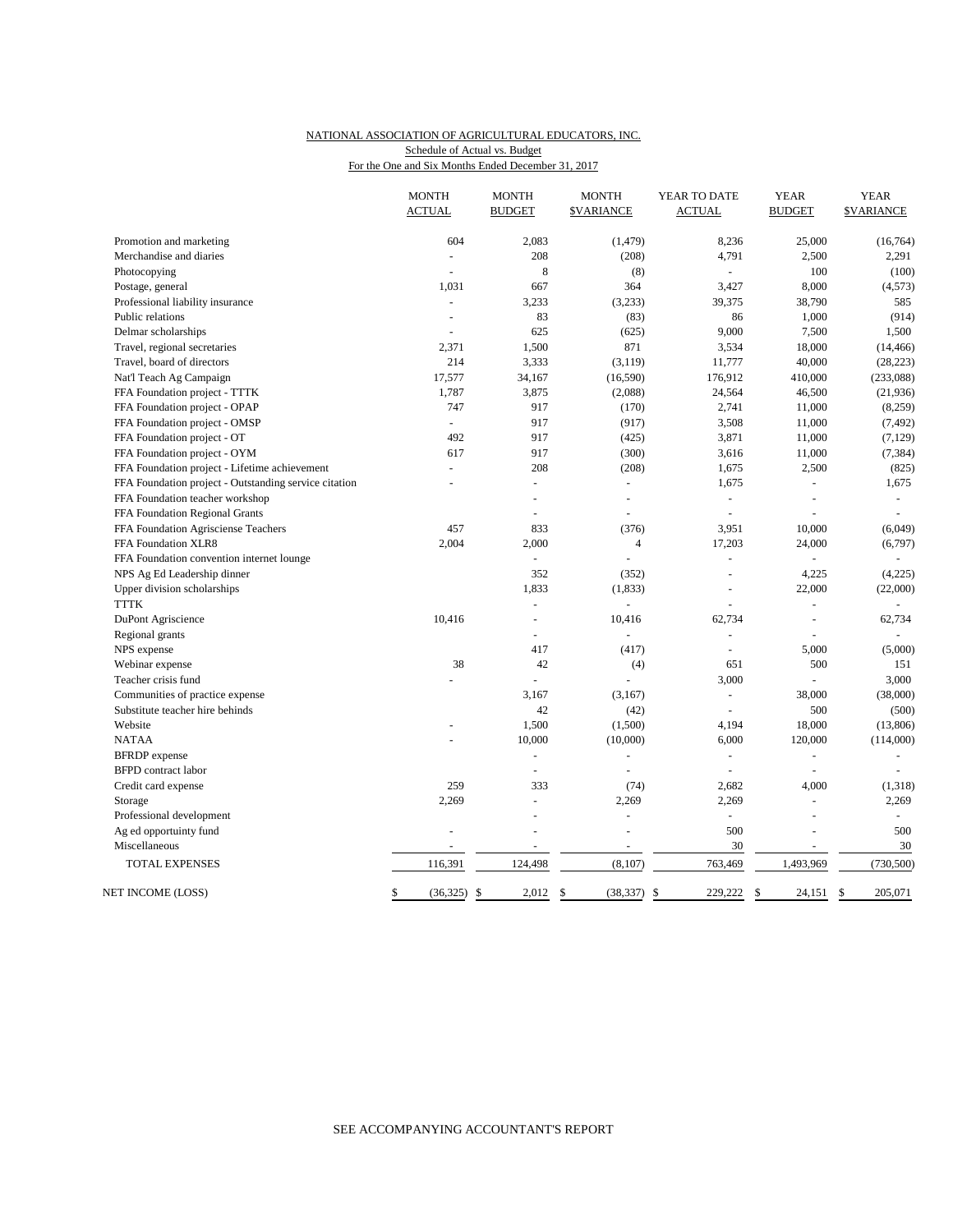#### NATIONAL ASSOCIATION OF AGRICULTURAL EDUCATORS, INC. Schedule of Convention Revenue and Expenses For the One and Six Months Ended December 31, 2017

|                                           | <b>MONTH</b><br><b>ACTUAL</b> |     | <b>MONTH</b><br><b>BUDGET</b> |    | <b>MONTH</b><br><b>SVARIANCE</b> |    | YEAR TO DATE<br><b>ACTUAL</b> |     | <b>YEAR</b><br><b>BUDGET</b> |    | <b>YEAR</b><br><b>SVARIANCE</b> |
|-------------------------------------------|-------------------------------|-----|-------------------------------|----|----------------------------------|----|-------------------------------|-----|------------------------------|----|---------------------------------|
| <b>REVENUE</b>                            |                               |     |                               |    |                                  |    |                               |     |                              |    |                                 |
| Convention, registration                  | \$<br>100                     | \$  | 9,583                         | -S | $(9,483)$ \$                     |    | 75,075                        | -\$ | 115,000                      | \$ | (39, 925)                       |
| Convention, trade show                    | 600                           |     |                               |    | 600                              |    | 3,600                         |     |                              |    | 3,600                           |
| Convention, sponsorships - FFA Foundation | 25,420                        |     | 5,000                         |    | 20,420                           |    | 45,100                        |     | 60,000                       |    | (14,900)                        |
| Convention, host state social             |                               |     |                               |    |                                  |    |                               |     |                              |    |                                 |
| Convention, sponsorships                  |                               |     | 2,000                         |    | (2,000)                          |    | 19,226                        |     | 24,000                       |    | (4, 774)                        |
| <b>TOTAL REVENUE</b>                      | 26,120                        |     | 16,583                        |    | 9,537                            |    | 143,001                       |     | 199,000                      |    | (55,999)                        |
| <b>EXPENSES</b>                           |                               |     |                               |    |                                  |    |                               |     |                              |    |                                 |
| Convention, plaques and trophies          | 199                           |     | 167                           |    | 32                               |    | 1,232                         |     | 2,000                        |    | (768)                           |
| Convention, printing                      |                               |     |                               |    |                                  |    | 3,083                         |     |                              |    | 3,083                           |
| Convention, awards                        | 5,548                         |     | 833                           |    | 4,715                            |    | 10,238                        |     | 10,000                       |    | 238                             |
| Convention, miscellaneous                 |                               |     |                               |    |                                  |    | 44,112                        |     |                              |    | 44,112                          |
| Convention, meal functions                |                               |     | 833                           |    | (833)                            |    | 1.000                         |     | 10.000                       |    | (9,000)                         |
| Convention, promotion and marketing       |                               |     | 167                           |    | (167)                            |    | 7,834                         |     | 2,000                        |    | 5,834                           |
| Convention, postage and shipping          | 1,128                         |     | 167                           |    | 961                              |    | 1,128                         |     | 2,000                        |    | (872)                           |
| Convention, equipment rental              | 273                           |     | 1,667                         |    | (1, 394)                         |    | 742                           |     | 20,000                       |    | (19,258)                        |
| Convention, host state social             |                               |     |                               |    |                                  |    |                               |     |                              |    |                                 |
| Convention, committee expense             | 2,680                         |     | 379                           |    | 2,301                            |    | 3,015                         |     | 4,550                        |    | (1, 535)                        |
| Convention, sponsorships - FFA Foundation |                               |     | 4,583                         |    | (4, 583)                         |    |                               |     | 55,000                       |    | (55,000)                        |
| Convention, travel/board of directors     | 5,480                         |     | 1,917                         |    | 3,563                            |    | 10,634                        |     | 23,000                       |    | (12, 366)                       |
| Convention, staff travel                  | 5,406                         |     | 1,000                         |    | 4,406                            |    | 7,445                         |     | 12,000                       |    | (4, 555)                        |
| <b>TOTAL EXPENSES</b>                     | 20,714                        |     | 11,713                        |    | 9,001                            |    | 90.463                        |     | 140,550                      |    | (50,087)                        |
| <b>NET INCOME (LOSS)</b>                  | \$<br>5,406                   | \$. | 4,870                         | £. | 536                              | \$ | 52,538                        | \$  | 58,450                       | S  | (5,912)                         |